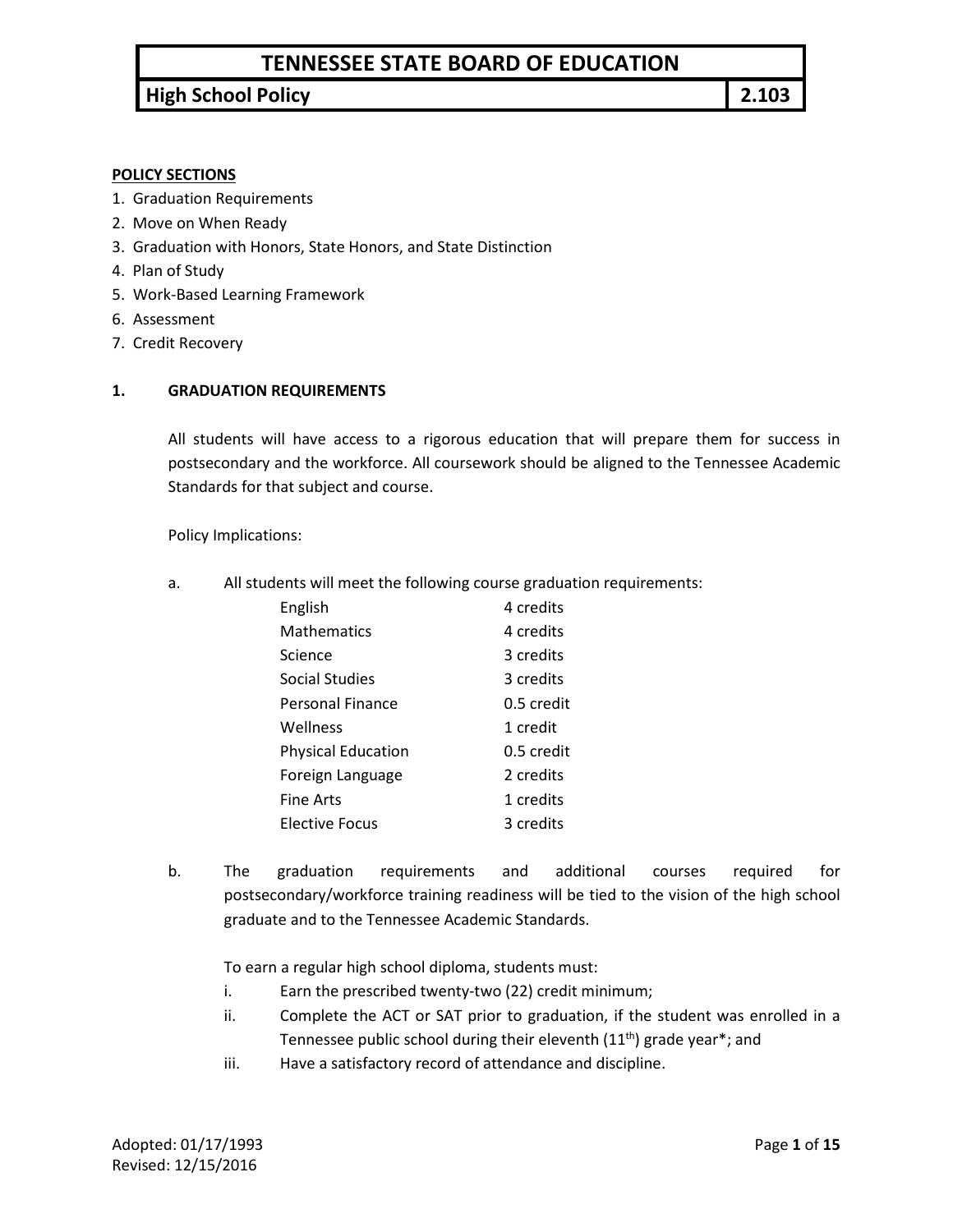\* Effective for all students beginning with those students graduating during the 2017-18 school year.

Schools will minimize tracking of students by ability, eliminate central classes taught below the college preparation level, and provide all students a challenging course of study.

c. Students with disabilities will be included in regular classes to the maximum extent possible and with appropriate support and accommodations. To earn a regular high school diploma, students with disabilities must earn the prescribed twenty-two (22) credit minimum.

A special education diploma may be awarded at the end of their fourth  $(4<sup>th</sup>)$  year of high school to students with disabilities who have (1) not met the requirements for a regular high school diploma, (2) received special education services or supports and made satisfactory progress on an individualized education program (IEP), and (3) have satisfactory records of attendance and conduct. Students who obtain the special education diploma may continue to work toward a regular high school diploma through the end of the school year in which they turn twenty-two (22) years old.

- d. An occupational diploma may be awarded to students with disabilities at the end of their fourth  $(4<sup>th</sup>)$  year of high school who have  $(1)$  not met the requirements for a regular high school diploma, (2) received special education services or supports and made satisfactory progress on an IEP, (3) have satisfactory records of attendance and conduct, (4) have completed the occupational diploma Skills, Knowledge, and Experience Mastery Assessment (SKEMA) created by the Tennessee Department of Education, and (5) have completed two (2) years of paid or non-paid work experience. The determination that an occupational diploma is the goal for a student with a disability will be made at the conclusion of the student's tenth  $(10<sup>th</sup>)$  grade year or two  $(2)$  academic years prior to the expected graduation date. Students who obtain the occupational diploma may continue to work toward a regular high school diploma through the end of the school year in which they turn twenty-two (22) years old.
- e. Students must complete four (4) credits of English, including English I, English II, English III, and English IV.
- f. Students must complete four (4) credits of mathematics including Algebra I and II, Geometry or the equivalent Integrated Math I, II, and III, and another mathematics course beyond Algebra I or Integrated Math I. Students must be enrolled in a mathematics course each school year. Students who complete any of the required math credits prior to the ninth  $(9<sup>th</sup>)$  grade may receive graduation credit for that coursework; however, those students are still required to enroll in a mathematics course during each high school year.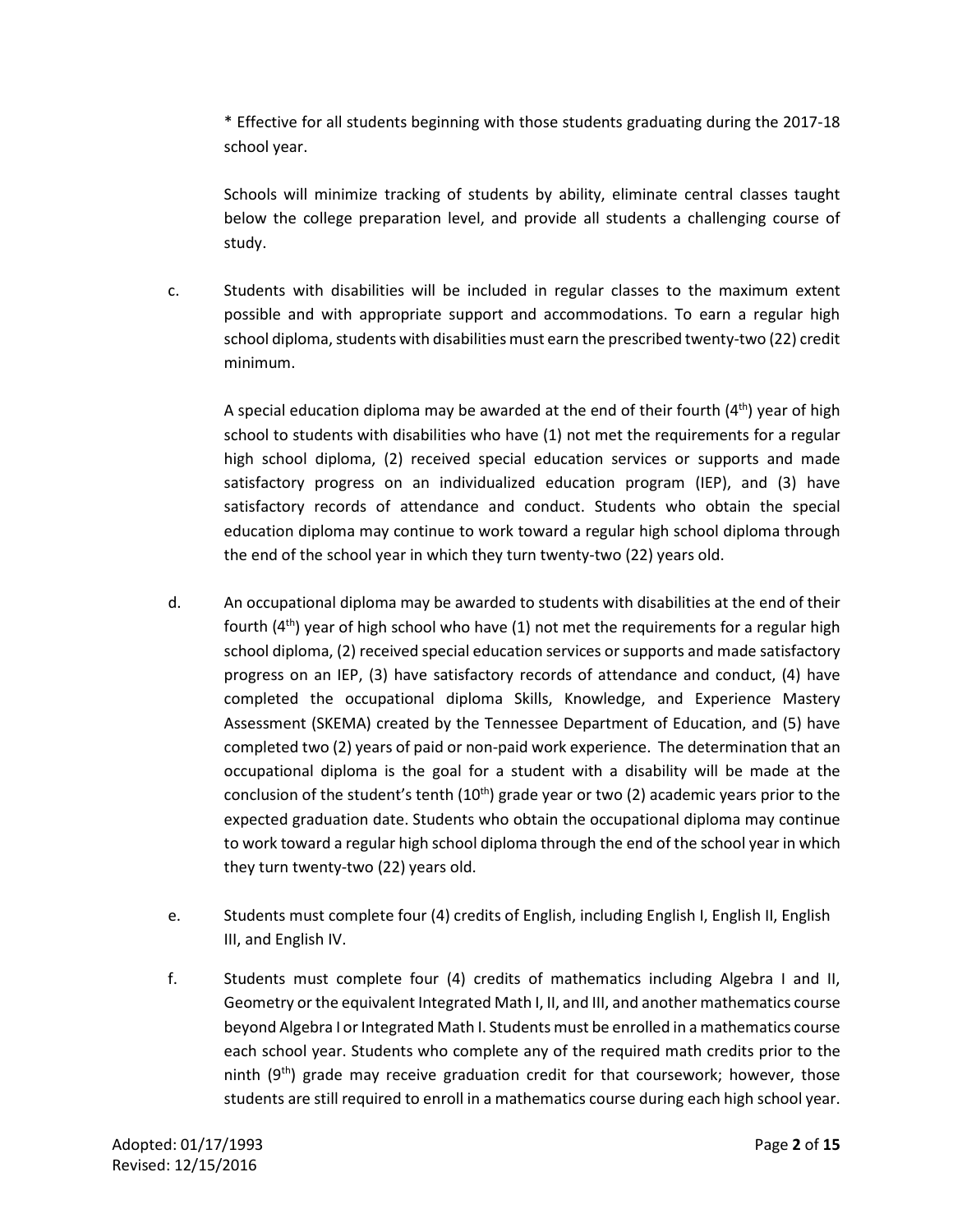The Bridge Math course is recommended for students who have not scored 19 or higher on the ACT mathematics subtest or a 460 on the SAT mathematics subtest by the beginning of the senior year. Other factors like career interest, study habits, etc. can be used to determine twelfth  $(12<sup>th</sup>)$  grade placement.

Students with a qualifying disability who have deficits in mathematics as documented in the IEP shall be required to achieve at least Algebra I and Geometry (or the equivalent Integrated Math I and Integrated Math II). The required number of credits in mathematics will be achieved through strategies such as, but not limited to, increased time, appropriate methodologies, and accommodations as determined by the IEP team.

- g. Students must complete three (3) credits of Science. Students must complete Biology, Chemistry or Physics, and a third  $(3<sup>rd</sup>)$  lab science. Students with a qualifying disability as documented in the IEP shall be required to achieve at least Biology I and two (2) other lab science credits. The required number of credits in science will be achieved through strategies such as, but not limited to, increased time, appropriate methodologies, and accommodations as determined by the IEP team.
- h. Students must complete three (3) credits of Social Studies. The content of the social studies courses will be consistent with Tennessee Academic Standards and with admissions requirements of Tennessee public institutions of higher education. Required courses include United States History and Geography, World History and Geography, Economics, and United States Government and Civics.
- i. Students must complete one-half (½) credit in Personal Finance. Three (3) years of JROTC may be substituted for one-half  $(\frac{1}{2})$  credit of Personal Finance if the JROTC instructor attends the Personal Finance training.
- j. Students must complete one (1) credit in wellness. The wellness courses will integrate concepts from health, physical fitness, and wellness and may be taught by a team of teachers from one (1) or more teaching areas, including health, physical education, family and nutrition sciences, and health sciences education. Participation in marching band and interscholastic athletics may not be substituted for this aspect of the graduation requirements. Credit earned in two (2) years of JROTC may be substituted provided the local system has complied with requirements of the State Board of Education.

Credit for basic training may be substituted, upon the choice of the student, for the required credit in lifetime wellness and credit in one (1) elective course or for credit in two (2) elective courses.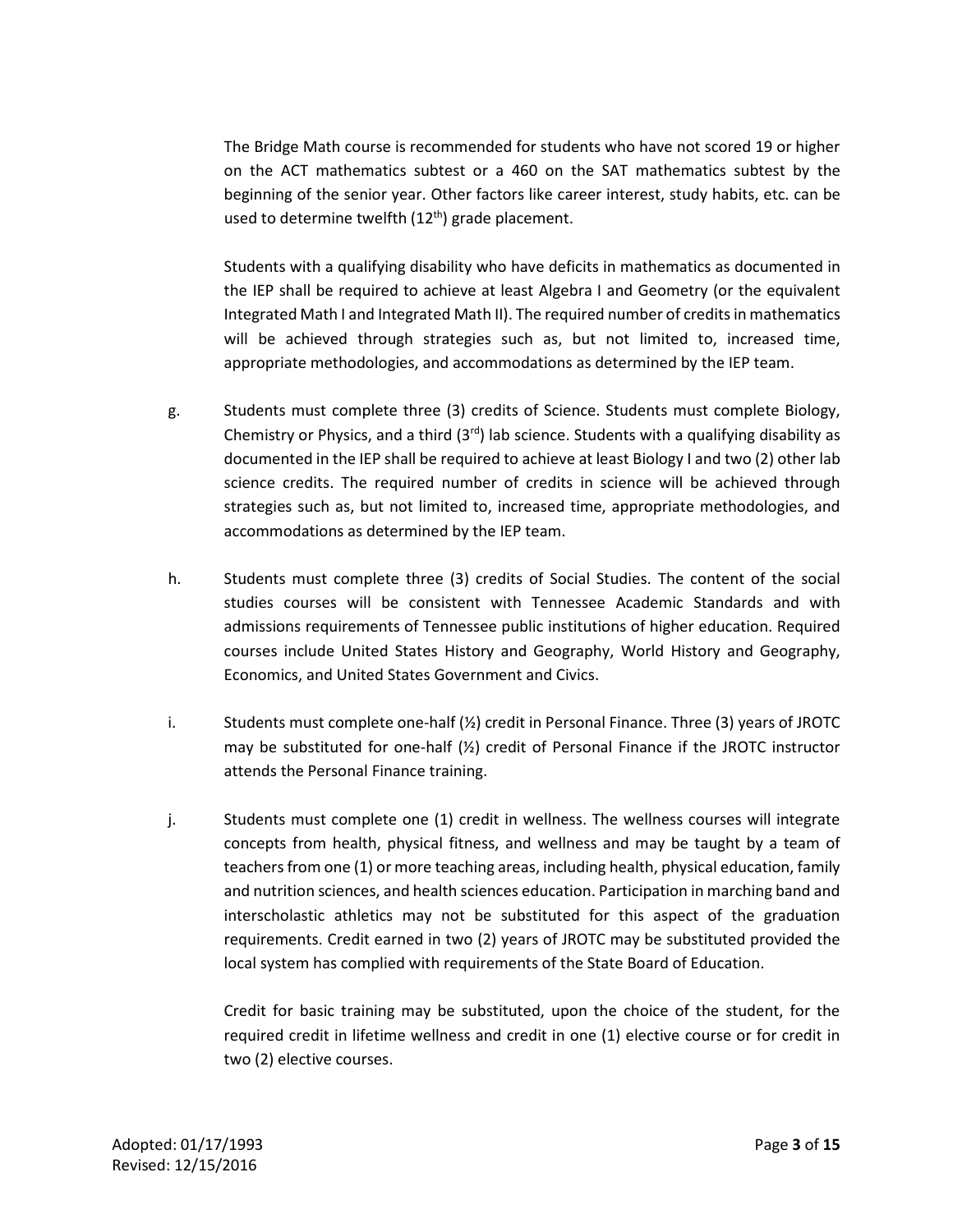- k. Students must complete one-half  $(\frac{1}{2})$  credit in Physical Education. This requirement may be met by substituting a documented and equivalent time of physical activity in marching band, JROTC, cheerleading, interscholastic athletics, school sponsored intramural athletics, and other areas approved by the local board of education.
- l. Students must complete two (2) credits of the same Foreign Language. The credit requirement for foreign language may be waived by the local school district for students, under certain circumstances, to expand and enhance the elective focus.
- m. Students must complete one (1) credit in Fine Arts. The credit requirement for fine arts may be waived by the local school district for students, under certain circumstances, to expand and enhance the elective focus.
- n. Students must complete three (3) credits in an elective focus. All students will pursue a focused program of study designed to prepare them for the workforce and postsecondary study. The intent of the elective focus is to provide students with an opportunity to explore a particular academic area in greater depth.

The elective focus may be CTE, science and math, humanities, fine arts, AP/IB, or other areas approved by the local board of education. Students completing a CTE elective focus must complete three (3) creditsin the same CTE career cluster or state-approved program of study.

Schools should make every effort to ensure that all students complete a state or locally approved elective focus; however, schools may waive the elective focus requirement for those students who transfer during the junior or senior year to a Tennessee high school from a school in another state or from a non-public school, if the completion of the elective focus would prevent or delay graduation.

Students who begin an elective focus in a Tennessee high school and transfer during the junior or senior year to another Tennessee high school may, with the permission of the Director of Schools, have the elective focus requirement waived if the receiving school does not offer the same elective focus area and is unable to offer related coursework to complete a state or locally approved focus area, or if the completion of the elective focus would prevent or delay graduation.

o. Computer education is not specifically listed in the graduation requirements. However, T.C.A. § 49-6-1010 requires every candidate for graduation to have received a full year of computer education at some time during the candidate's educational career. Computer science and courses such as digital art and design, architectural and engineering design, programming and logic, web design, and website development will also satisfy this requirement and serve as a complement to a student's elective focus.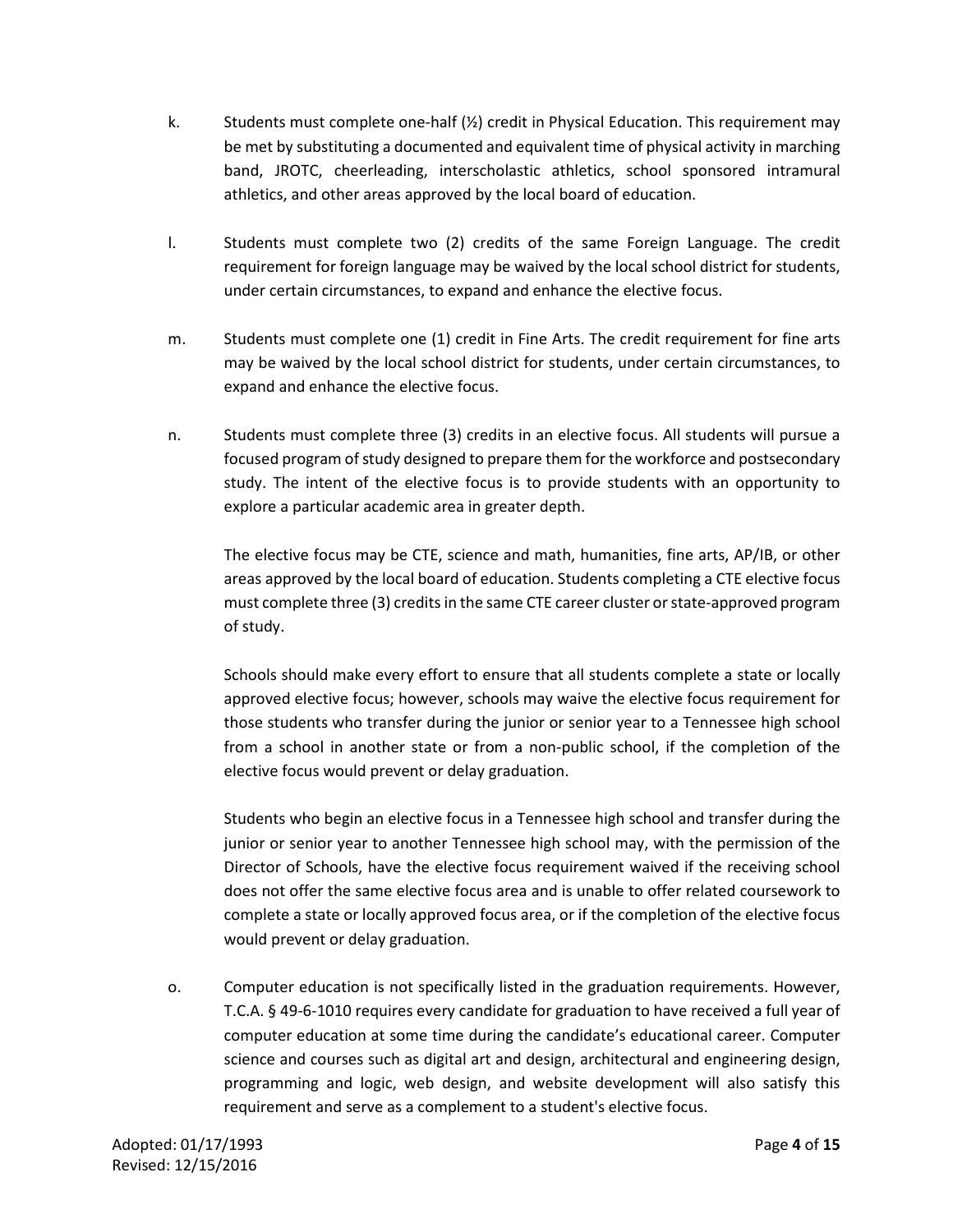- p. Local high schools must accept postsecondary credits as a substitution for an aligned graduation requirement course, including general education and elective focus courses for those students who take and pass dual enrollment courses at a postsecondary institution for credit.
- q. A course schedule that presents students with the option of taking course work for the first time (i.e., first-attempt courses) during the summer should be reserved for students on an advanced or accelerated learning path. Credits received for any first-attempt courses taken during the summer may count towards the course requirements during the subsequent school year. Any applicable End of Course examinations must be taken during the fall semester immediately following the summer course. Credit may not be given in a summer course with an associated End of Course examination (that is a first attempt at the credit) until the student takes the examination. Students taking remediation courses during the summer may receive credit immediately upon passing. Remediation courses are those courses previously attempted with a completed End of Course examination, as applicable.

## **2. MOVE ON WHEN READY**

The *Move on When Ready Act* provides public high school students who wish to graduate more than a semester early the opportunity to graduate high school early and gain entry into a postsecondary institution.

Policy Implications:

- a. A public high school student may complete an early high school graduation program and be eligible for unconditional entry into a public two (2)-year institution of higher education or conditional entry into a public four (4)-year institution of higher education, if the student fulfills each of the following requirements:
	- i. Earns eighteen (18) credits that include;
		- 1. English I, II, III, and IV
		- 2. Algebra I and II\*
		- 3. Geometry\*
		- 4. United States History
		- 5. Two (2) courses in the same foreign language
		- 6. One (1) course selected from the following:
			- I. Economics
			- II. Government
			- III. World Civilizations
			- IV. World Geography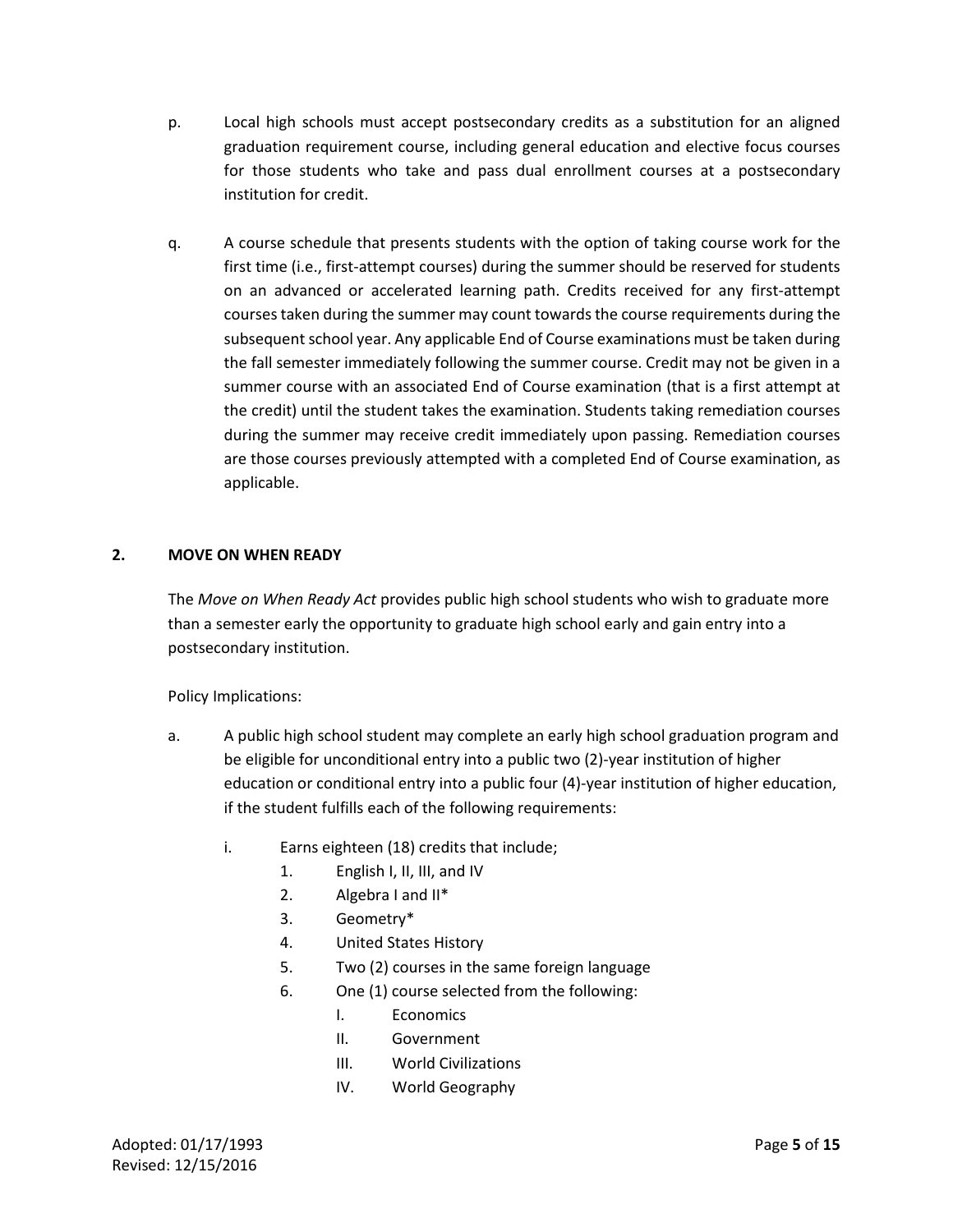- 7. One (1) course selected from the following:
	- I. History and appreciation of visual and performing arts
	- II. A standards based arts course, which may include studio art, band, chorus, dance or other performing arts
- 8. Health and Physical Education (Wellness)
- 9. Biology
- 10. Chemistry

\* Integrated Math I, II, and III may fulfill the Algebra I, Algebra II, and Geometry requirements in districts that offer the Integrated Math sequence.

- ii. Has a cumulative GPA of at least 3.2 on the Uniform Grading System four (4) point scale;
- iii. Scores at the On-Track or Mastered level on each End of Course assessment taken (excluding end-of-course assessments taken during the student's final semester prior to early graduation);
- iv. Meets benchmark scores of twenty-one (21) or higher composite score on the ACT or an equivalent score on the SAT;
- v. Achieves a passing score on a nationally recognized foreign language proficiency assessment; and
- vi. Completes two (2) early postsecondary courses.
- b. A student pursuing early graduation through the Move on When Ready program may take two (2) high school English courses in an academic year.
- c. A student pursuing early graduation through the Move on When Ready program must complete an intent form available from the department of education and submit it to her or his high school principal and the department of education.
- d. A student pursuing early graduation through the Move on When Ready program is exempt from any additional graduation requirements
- e. A student who completes the Move on When Ready program shall be awarded a regular high school diploma.

## **3. GRADUATION WITH HONORS, STATE HONORS, AND STATE DISTINCTION**

A variety of honors and distinctions may be awarded to graduating students meeting state or locally specified criteria.

Policy Implications:

a. School systems may design student recognition programs that allow students to graduate with honors if they have met the graduation requirements and have attained an overall grade point average of at least a 3.0 or higher on a 4.0 scale. School systems may set a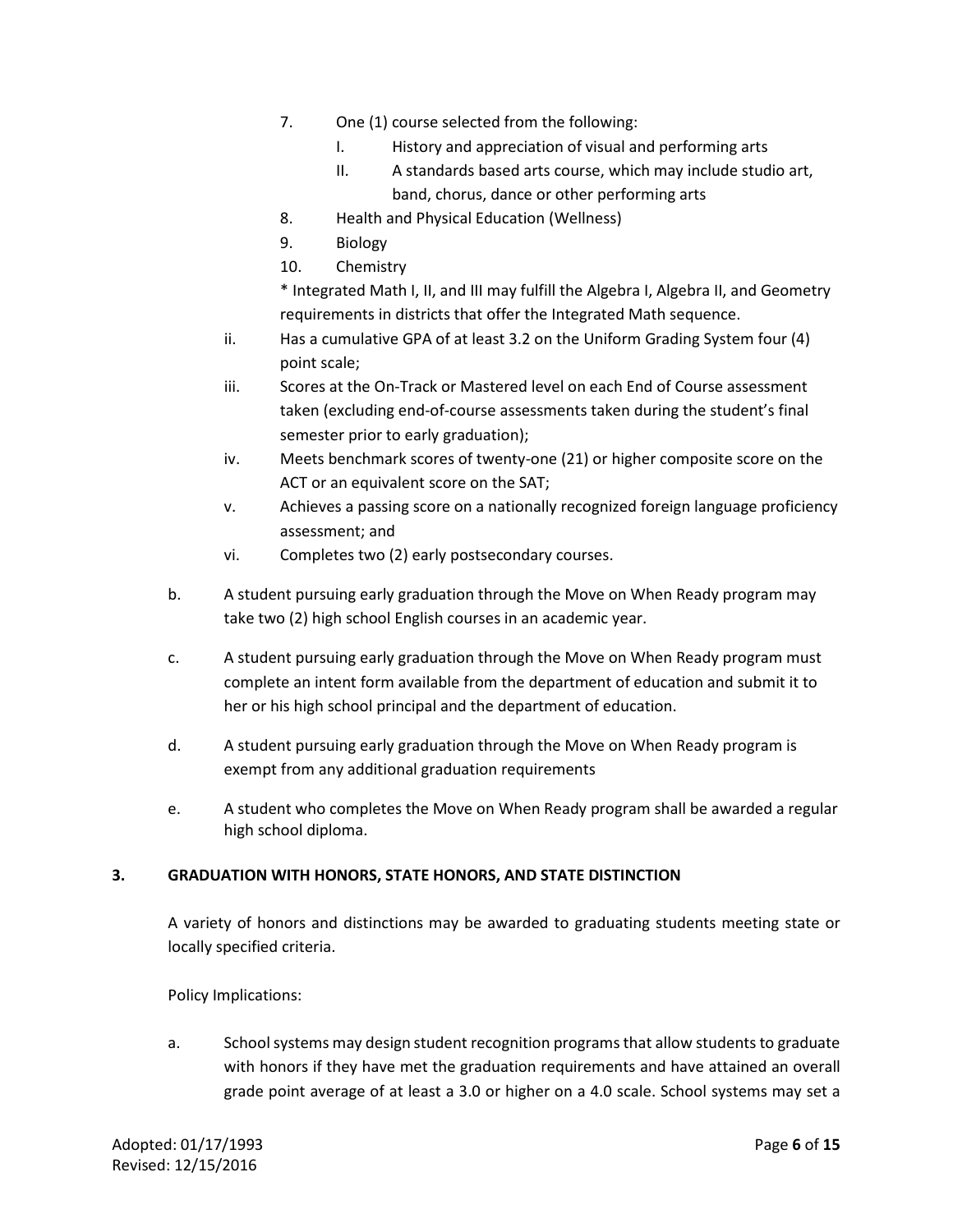higher GPA at their discretion. School systems may specify additional requirements, such as requiring students to demonstrate performance of distinction in one (1) or more areas.

b. Students who score at or above all the subject area readiness benchmarks on the ACT or equivalent score on the SAT will graduate with state honors.

Each local school board shall develop a policy prescribing how students graduating with "state honors" will be noted and recognized.

- c. Students will be recognized as graduating with "state distinction" by attaining a B or better average and completing one of the following:
	- i. Earn a national and/or state recognized industry certification;
	- ii. Participate in at least one (1) of the Governor's Schools;
	- iii. Participate in one (1) of the state's ALL State musical organizations;
	- iv. Be selected as a National Merit Finalist or Semi-Finalist;
	- v. Attain a score of thirty-one (31) or higher composite score on the ACT or SAT equivalent;
	- vi. Attain a score of three (3) or higher on at least two advanced placement exams;
	- vii. Successfully complete the International Baccalaureate Diploma Programme; or
	- viii. Earn twelve (12) or more semester hours of transcripted postsecondary credit

Each local school board shall develop a policy prescribing how students graduating with "state distinction" will be noted and recognized.

d. Students who voluntarily complete at least ten (10) hours of community service each semester the student is in attendance at a public high school shall be recognized at their graduation ceremony. Each local board shall develop a policy prescribing how these students will be noted and recognized.

## **4. PLAN OF STUDY**

Prior to the ninth (9<sup>th</sup>) grade or age fourteen (14), all students will develop an initial four (4)-year plan of focused and purposeful high school study. The plan will be updated annually and will connect the student's academic and career goals to school. As part of this process, all students shall take a career interest inventory during the seventh ( $7<sup>th</sup>$ ) grade and tenth ( $10<sup>th</sup>$ ) grade and use the results to inform their plan of study.

Policy Implications:

a. When a student is in the seventh (7th) grade, the student shall complete a career interest inventory, the results of which must be used to inform future course planning decisions.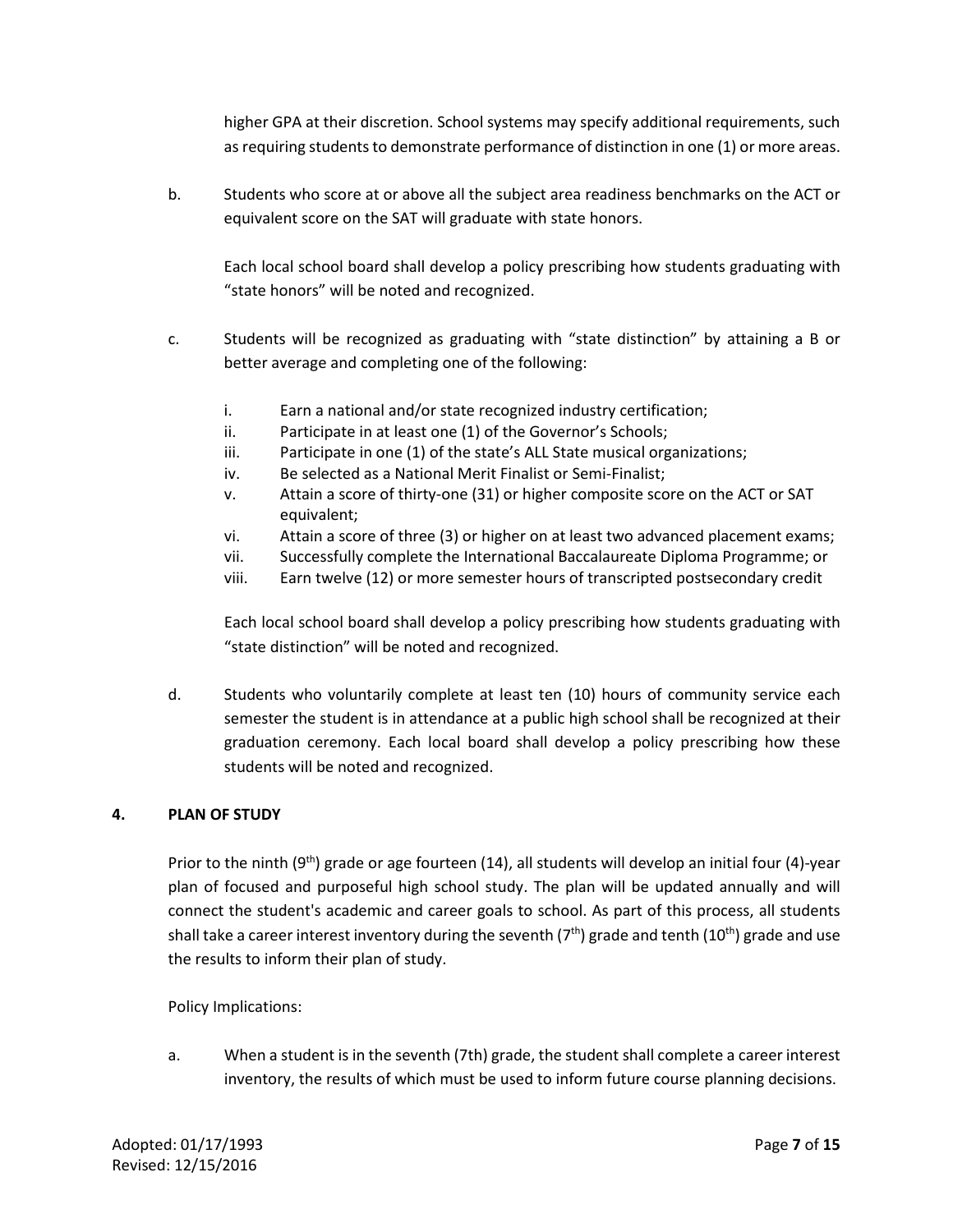- b. Beginning in seventh  $(7<sup>th</sup>)$  grade, but no later than eighth (8th) grade, the student, parent or guardian(s), and school counselor or faculty advisor will jointly prepare an initial plan of focused, urposeful high school study that will cover either: four (4) years, grades nine through twelve (9-12) or five (5) years, grades eight through twelve (8-12).
- c. By the end of tenth (10<sup>th</sup>) grade, the student shall complete the second (2<sup>nd</sup>) career interest inventory. The parent or guardian(s) and school will focus the plan to ensure the completion of the program of study and a smooth transition to postsecondary study and work. The plan should be informed by results from the career interest inventory and contain information about career options and long-term goals supported by the plan through the courses to be taken in the eleventh  $(11<sup>th</sup>)$  and twelfth  $(12<sup>th</sup>)$  grades as well as courses to be taken at the postsecondary level.
- d. The plan of study shall be reviewed annually by the student and school counselor or faculty advisor, and revised based on the student's academic progress and changes in the student's interests and career goals. Results of various types of assessments will also be used in adjusting the plan of study.
- e. High school and middle grades faculty will collaborate in planning curriculum and the transition between middle grades and high school.
- f. For students with an IEP, the four(4) year or five (5) year plan of study should also connect the student's goals for high school including, the courses and/or training and/or skills necessary to meet his or her potential after high school. The required plan will include identifying possible transition service needs of the student under the applicable components of the student's IEP.

## **5. WORK-BASED LEARNING FRAMEWORK**

Students will have access to a system of structured work-based learning (WBL) experiences that allows them to apply classroom theories to practical problems and to explore career options. The following Work-Based Learning Framework will govern all WBL experiences. The Tennessee Department of Education will provide school systems with a Work-Based Learning Policy Guide and Work-Based Learning Implementation Guide consistent with this framework to address training requirements, program expectations, and legal requirements.

Policy Implications:

a. **Structure of the Program.** Structured WBL experiences may be paid or unpaid, may occur in public, private, or non-profit organizations, or on-site at the school; they may occur during or outside of school hours and may result in the attainment of academic credit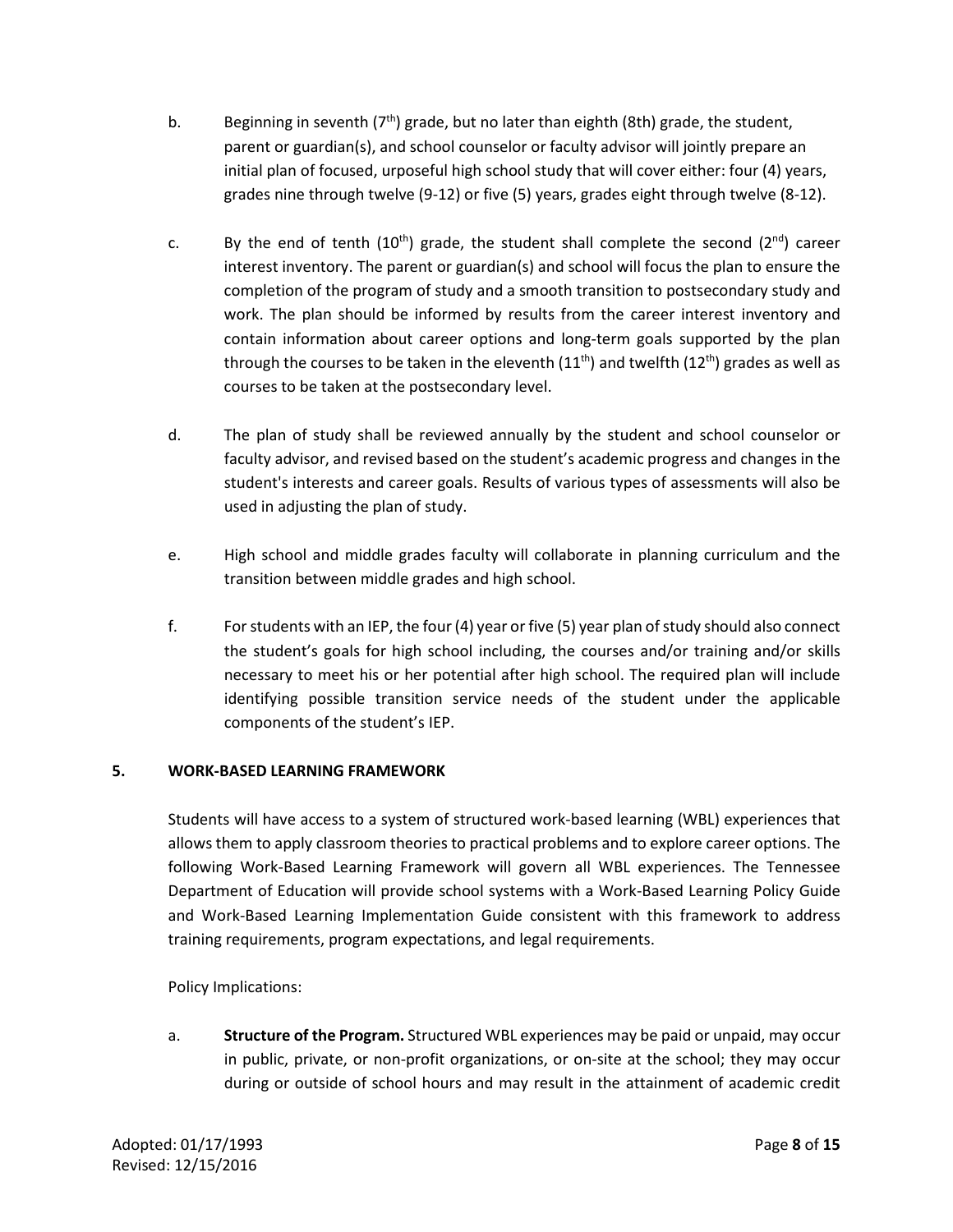when WBL course standards are met. In all instances, all federal and state labor laws shall be observed.

- b. **Coordination of the Program.** A Work-Based Learning Coordinator, in conjunction with a team of supervising teachers as outlined by the Work-Based Learning Policy Guide and the Work-Based Learning Implementation Guide, will be responsible for (1) the recruitment of appropriate work sites, (2) coordination of ongoing communications with workplace mentors, (3) facilitation of instruction that meets the WBL Framework requirements and WBL course standards where applicable, and (4) all required documentation related to student work, safety training, and job placements as outlined by the Work-Based Learning Policy Guide and the Work-Based Implementation Guide.
- c. **Supervision of Students.** A designated workplace mentor will supervise each student. Regular monitoring will be provided by a dedicated supervising teacher or the WBL Coordinator to ensure WBL Framework requirements are met as outlined in the Work-Based Learning Policy Guide and the Work-Based Learning Implementation Guide.
- d. **Development of Personalized Learning Plans.** A personalized learning plan will be created for each student and will address applicable employability skills, including, but not limited to, (1) the application of academic and technical knowledge and skills, (2) career knowledge and navigation skills, (3)  $21^{st}$  Century learning and innovation skills, and (4) personal and social skills. The personalized learning plan will also include safety trainings appropriate to the WBL experience as covered by the supervising teacher, the workplace mentor, or both, and as outlined in the Work-Based Learning Policy Guide and the Work-Based Learning Implementation Guide.
- e. **Student Assessment Using Multiple Measures.** Students must exhibit work readiness, knowledge, attitudes, and skills as determined by the supervising teacher and workplace mentor and consistent with the Work-Based Learning Policy Guide and the Work-Based Learning Implementation Guide before beginning a WBL experience. During the experience, students will practice the employability skills identified in their personalized learning plan. Students will demonstrate their knowledge and skill attainment through the development of artifacts and/or portfolios that may include, but are not limited to: work products, evaluations, original research, reflections, and presentations as outlined in the Work-Based Learning Policy Guide and Work-Based Learning Implementation Guide.
- f. **Evaluation of Program Quality**. Local boards of education will adopt a process for evaluation and assessment to ensure WBL experiences are of high quality for the student. Recommended evaluation tools are provided in the Work-Based Learning Implementation Guide.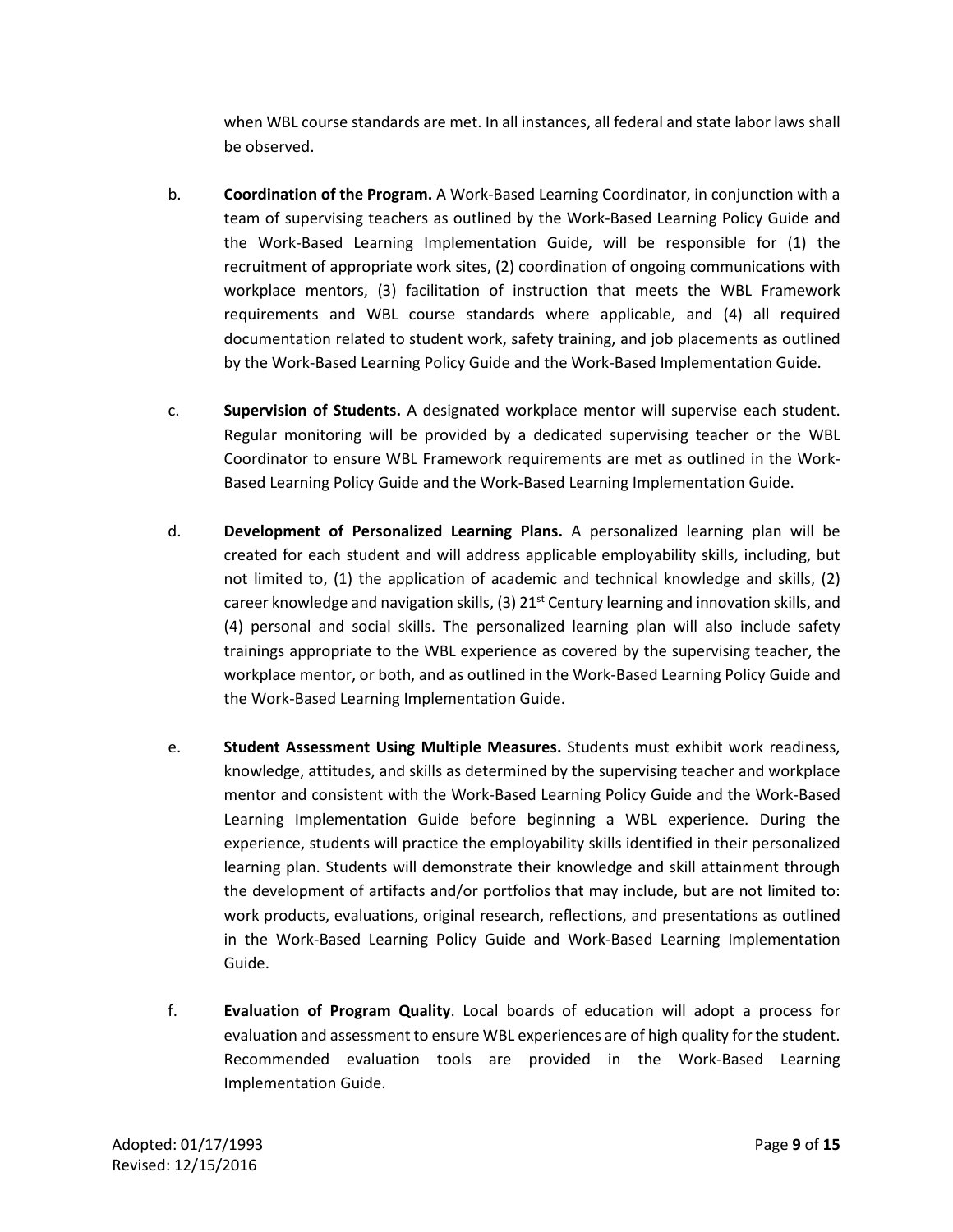## **6. ASSESSMENT**

The assessment program is consistent with legislative intent as specified in the accountability provisions of the state *Education Improvement Act* (1992) and the federal *Every Student Succeeds Act* (2015). The assessment program focuses on enabling all students to succeed in challenging coursework by beginning with use of results of the seventh  $(7<sup>th</sup>)$  and eighth  $(8<sup>th</sup>)$  grade Tennessee Comprehensive Assessment Program (TCAP) for diagnostic purposes to determine the appropriate educational experience for entering ninth  $(9<sup>th</sup>)$  grade students. School systems will determine the appropriate array of programs; schools will incorporate strategies into their school improvement process. The focus must be on providing high quality instruction, sometimes over extended periods of time, so that all students can be successful. Schools will also use examinations administered in high school for diagnostic purposes.

## Policy Implications:

- a. **Rationale for Assessment**. The purposes to be served and the rationale for testing include the following:
	- i. **Improvement of Student Learning in Major Content Areas**. The examinations will align with the state standards and will include both content knowledge and critical thinking skills.
	- ii. **Preparation for Further Learning**. Examinations occurring early in the student's high school program of study will help prepare them for success in subjects taken later.
	- iii. **Diagnostic Information**. The examinations will help students to improve their performance and help prepare them for the ACT, SAT, and successful entry into postsecondary educational programs.
	- iv. **School and Program Improvement**. The examinations will provide data that can be used to improve the effectiveness of the instructional delivery system at the school and the school system.
	- v. **Accountability**. The examinations will provide for teacher, school, and school system accountability. To provide for school and school system accountability, the proposed program provides for examinations in four areas: English language arts, mathematics, science, and social studies. These academic areas are important for the successful transition to work and postsecondary study. Students will take the examinations in the year they complete the relevant content standards and course work or at the earliest available test administration.
- b. **End of Course Examinations**. End of Course (EOC) examinations will be administered in the following subjects: English I, English II, English III, Algebra I, Geometry, Algebra II, Integrated Math I, Integrated Math II, Integrated Math III, U.S. History, Biology I, and Chemistry.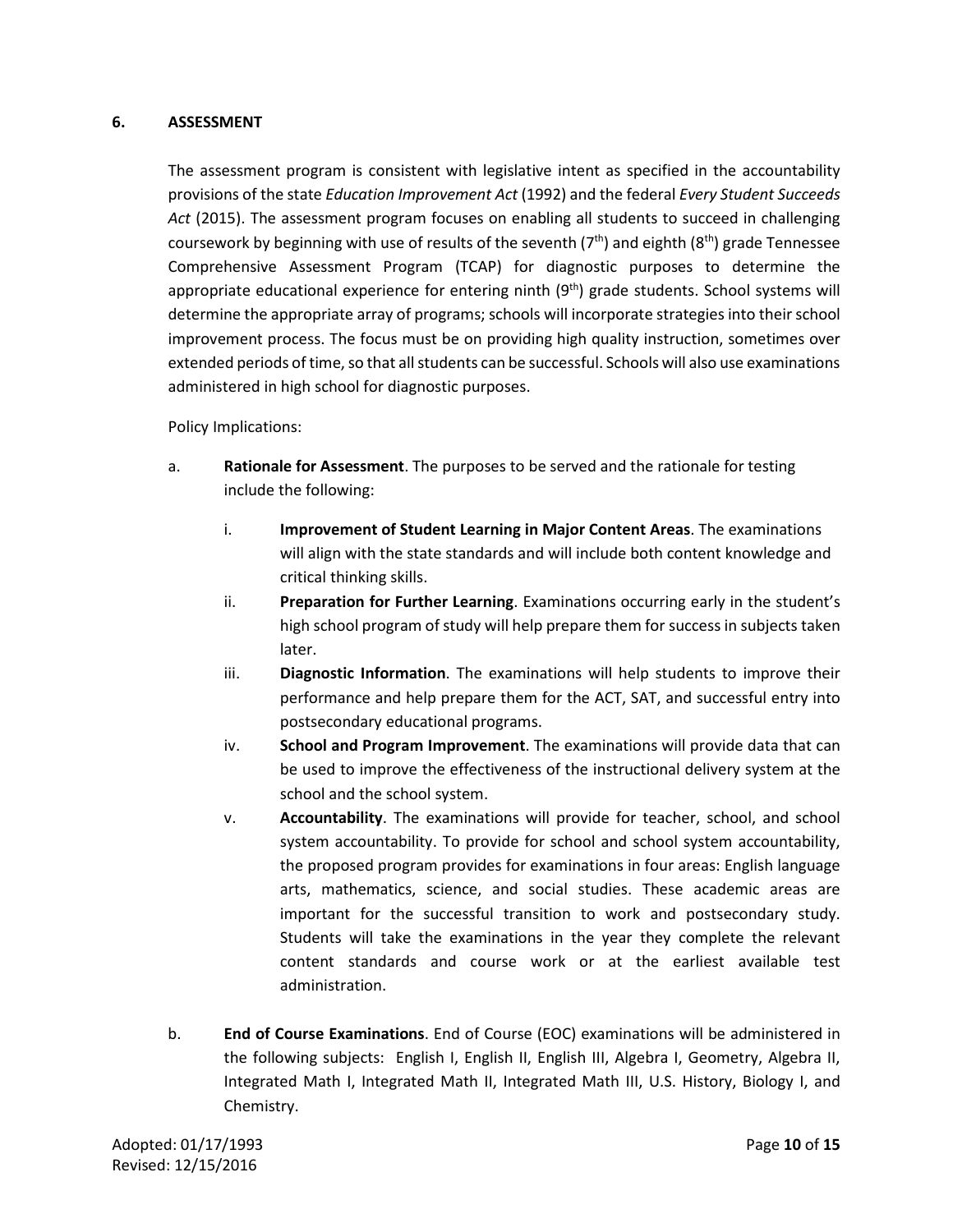- i. The state will report scores for schools and school systems for academic achievement and academic gain.
- ii. Students will take the examinations in the semester they complete the relevant course work or at the earliest available test administration. Only students who are enrolled in a course with an associated End of Course examination shall take the End of Course examination. Students enrolled in a substituting course without an End of Course examination explicitly tied to the State Board of Education approved content standards of that course shall not take an End of Course examination. This exemption applies to all substituting courses, including, but not limited to Advanced Placement, Cambridge AICE, International Baccalaureate, local and statewide dual enrollment, and local and statewide dual credit courses.
- iii. Students enrolled in courses with End of Course examinations may not withdraw from such courses for the remainder of the course after being enrolled in the course for at least twenty-five percent (25%) of the instructional days in the course.
- iv. Students will not be required to pass any one (1) examination, but instead students must achieve a passing score for the course in accordance with the State Board of Education's Uniform Grading Policy.
- v. Results of individual student performance from all administered End of Course examinations will be provided in a timely fashion to facilitate the inclusion of these results as part of the student's grade. Each LEA must establish a local board policy that details the methodology used and the required weighting for incorporating student scores on EOC examinations into final course grades. If an LEA does not receive its students' End of Course examination scores at least five (5) instructional days before the scheduled end of the course, then the LEA may choose not to include its students' End of Course examination scores in the students' final course grade. The weight of the EOC examination on the student's final average shall be ten percent (10%) in the 2016-2017 school year, fifteen percent (15%) in the 2017-2018 school year; and shall be determined by the local board from a range of no less than fifteen (15%) and no more than twenty-five (25%) in the 2018-2019 school year and thereafter.
- c. **Eleventh (11th) Grade Assessment.** As a strategy for assessing student readiness for postsecondary education, students enrolled in a Tennessee public school during their eleventh (11<sup>th</sup>) grade year shall take either the ACT or SAT. To receive a regular high school diploma, all students enrolled in a Tennessee public school during their eleventh  $(11<sup>th</sup>)$ grade year must take either the ACT or SAT.
- d. **United States Civics Test.** Beginning January 1, 2017, all high school students shall be given a United States civics test.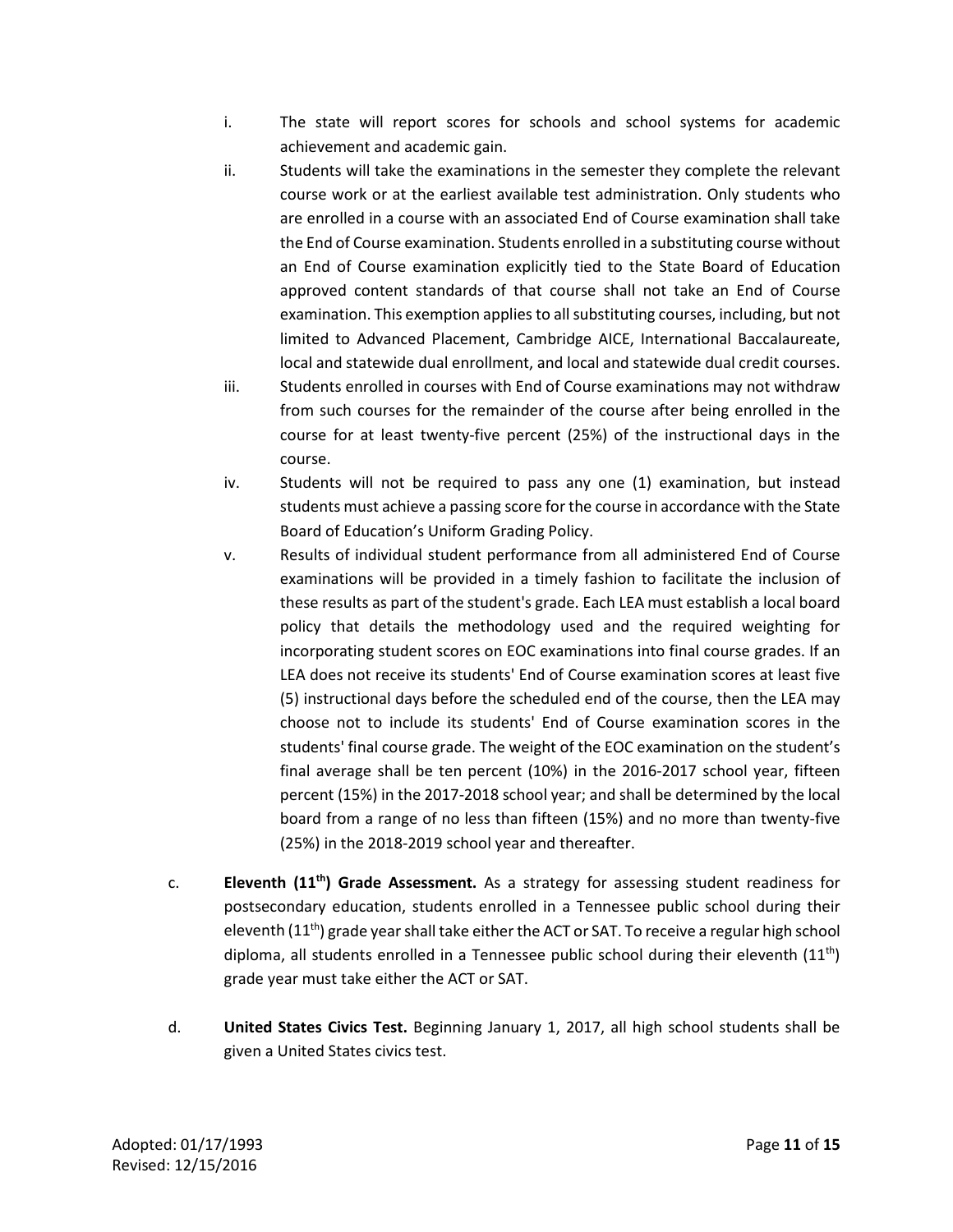- i. The LEA shall prepare the civics test. The test shall be comprised of at least twenty-five (25) questions and no more than fifty (50) questions. Questions shall be selected from the one hundred (100) questions that are set forth within the civics test administered by the United States citizenship and immigration services to persons seeking to become naturalized citizens. The LEA may prepare multiple versions of the test for use in different schools and at different times.
- ii. A student shall pass the test if the student correctly answers at least seventy percent (70%) of the questions. The LEA may provide students with the opportunity to take the test as many times as necessary.
- iii. A student who has an individualized education program (IEP) under which the civics test is determined to be an inappropriate requirement for the student shall not be required to take the civics test.
- iv. A school, all of whose seniors receiving a regular diploma, make a passing grade on the United States civics test shall be recognized on the Tennessee Department of Education's web site as a United States civics all-star school for that school year. A passing grade is not a condition of receiving a regular diploma.
- e. **Project-based Civics Assessment.** All LEAs shall implement a project-based assessment in civics at least once in grades nine through twelve (9-12).
	- i. The project-based assessment must be developed by the LEA and must measure the civics learning objectives contained in the social studies standards and allow students to demonstrate understanding and relevance of public policy, the structure of federal, state and local governments and both the Tennessee and the United State constitutions.
	- ii. "Project-based" means an approach that engages students in learning essential knowledge and skills through a student-influenced inquiry process structured around complex authentic questions and carefully designed products and tasks.
	- iii. LEAs must submit verification of implementation of the project-based assessment to the department of education.
- f. **Adult Students.** Adult students from high school graduating classes 1988-2012, who have not received a diploma, but have met all graduation requirements with the exception of the requirement for a diploma assessment, have two options to complete the requirements for a diploma:
	- i. Adult students may choose to take the Gateway assessment. If these students achieve a passing score on the relevant Gateway assessment, they may receive a diploma.
	- ii. If an adult student does not wish to take the diploma assessment, or if they require additional courses to complete the course work for graduation, they may enroll in an adult high school. Upon enrollment, they will be required to take and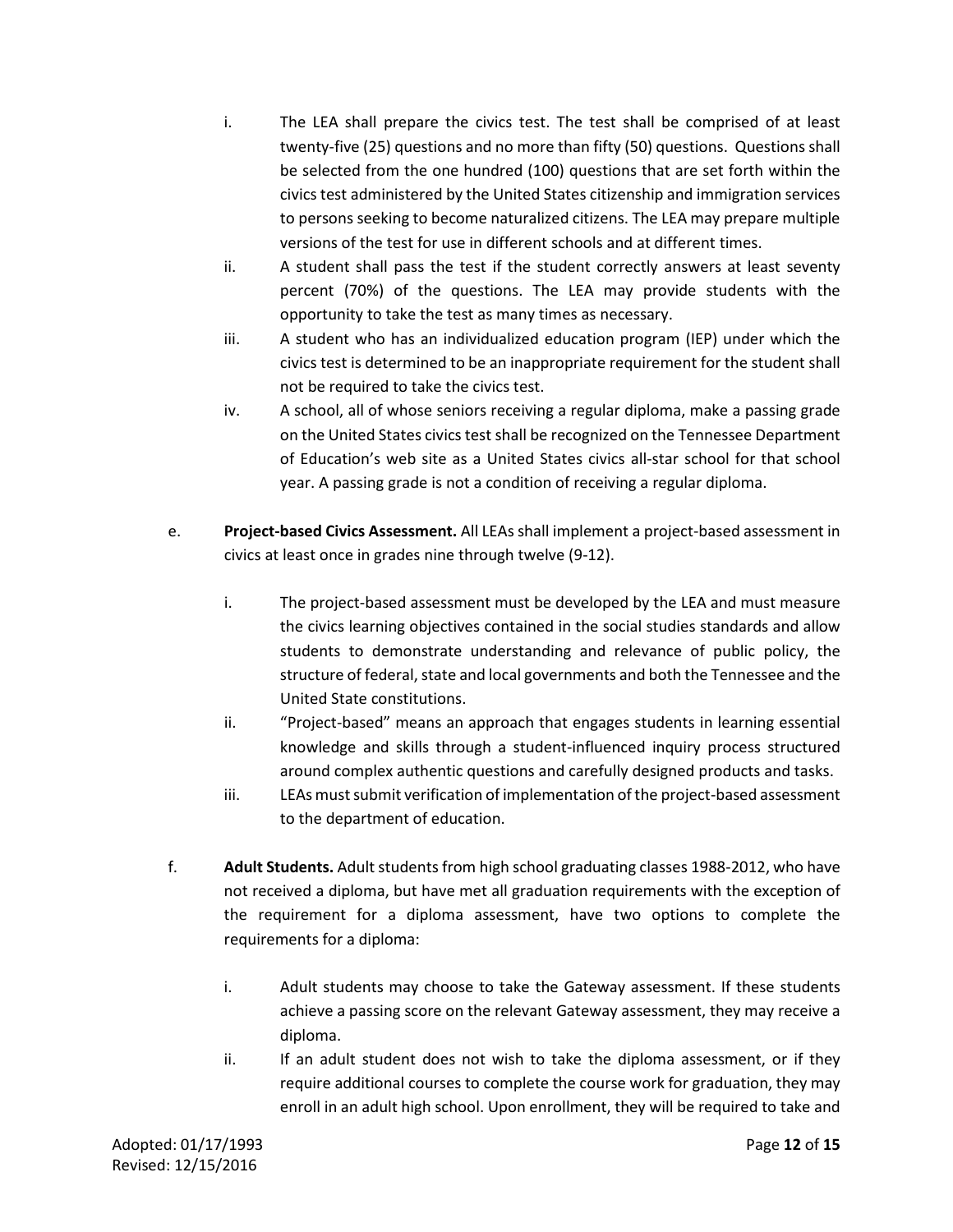pass all courses required under the current diploma guidelines. Students who have enrolled in an adult high school and are meeting current diploma requirements are not required to take an End of Course examination or the Gateway assessment.

- g. **Local Assessment Policy.** All LEAs shall annually include in each school's student handbook, or other policy guidebook, and post to the district website, a local assessment policy. The assessment policy shall be posted to the district website by July 31 each year and shall include, at a minimum, the following information:
	- i. The names of all state and locally required assessments that will be administered in the upcoming school year;
	- ii. The purpose and use of each assessment;
	- iii. Information on how each locally required assessment complements and enhances student instruction and learning and how each local assessment serves a purpose distinct from required state assessments;
	- iv. The grade or class for which the assessment is to be administered;
	- v. The tentative date or dates on which the assessment will be administered;
	- vi. The local policy on the inclusion of TCAP scores into a student's grade, including the percentage that TCAP scores will be weighted for each grade level, the methodology by which the grades will be calculated for inclusion in student grades, and the policy on excluding TCAP scores if they are not received at least five (5) instructional days before the end of the course;
	- vii. The anticipated timeframe when parents and students will receive results from the assessment; and
	- viii. Information on how parents can access the items on the student's state-required summative standardized assessments and the student's answers.

## 7. **CREDIT RECOVERY**

Credit recovery is a course-specific, standards based extended learning opportunity for students who have previously been unsuccessful in mastering the standards required to receive course credit or earn promotion. Credit recovery programs, in general, have a primary focus of helping students stay in school and graduate on time.

Local boards of education shall develop credit recovery program rules, regulations, and processes (referred to as "credit recovery policies" throughout). These policies shall be formally adopted by the local board of education, posted to the district's website, and provided in writing to any participating students, parents, or legal guardians. At a minimum, credit recovery policies must address the following standards for admission and removal, instruction, content and curriculum, and grades.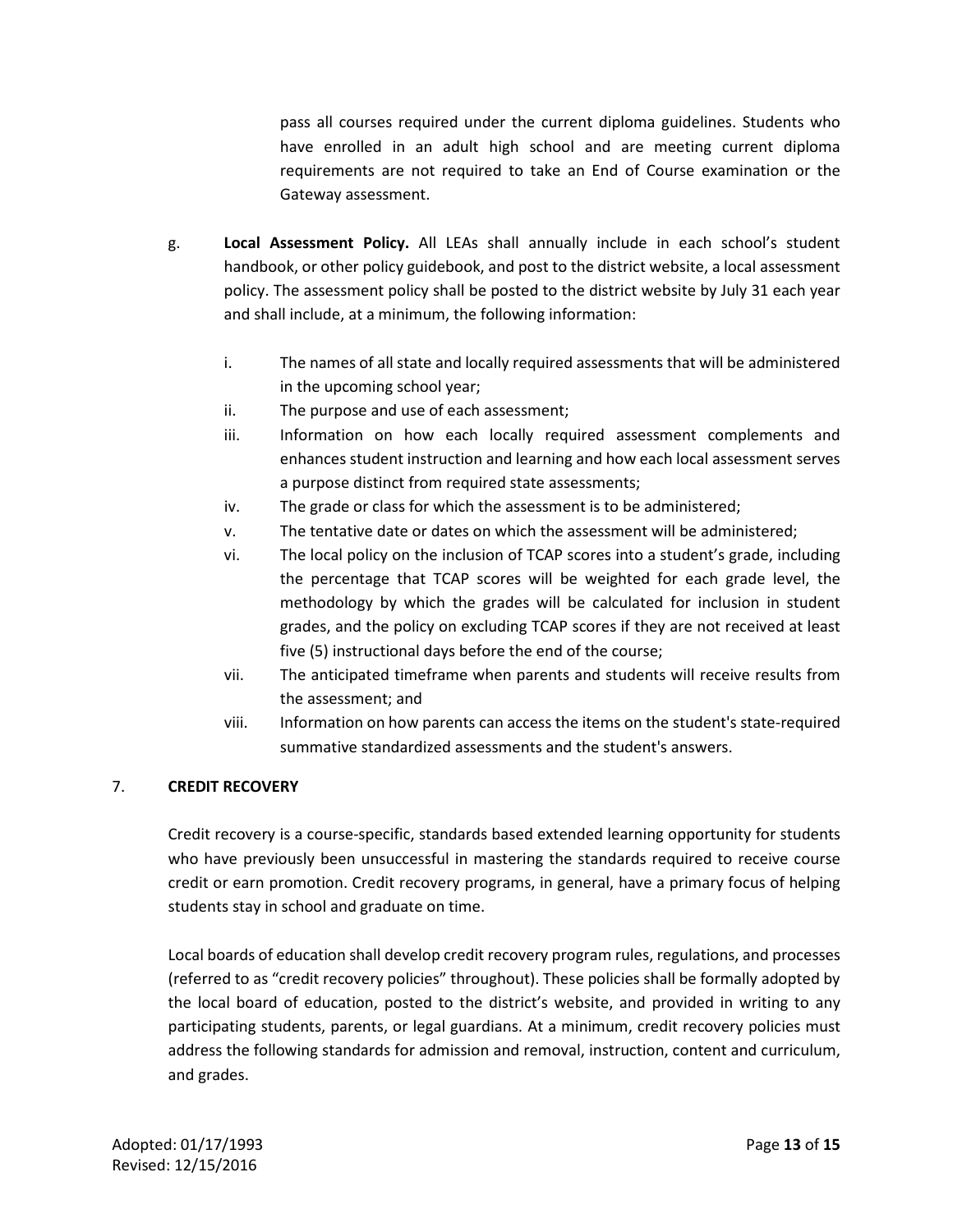Policy Implications:

## a. **Admission and Removal.**

- i. No LEA shall admit or otherwise enroll students in credit recovery courses unless all of the following are true:
	- 1. The student's parent or legal guardian gives written consent for the student to enroll in the proposed credit recovery course. Parents/guardians should be informed that not all postsecondary institutions will accept credit recovery courses for credit and that the NCAA Clearinghouse will not accept credit recovery courses for credit.
	- 2. The student has previously taken an initial, non-credit recovery section of the proposed course. Credit recovery is designed to be a remediation option for students, and a credit recovery course shall not be the first time a student is exposed to the course content.
	- 3. The student mastered at least fifty percent (50%) of the course standards as evidenced by the course grade in a non-credit recovery section of the course or a diagnostic assessment. Students who mastered below fifty percent (50%) of the course standards as evidenced by the course grade in a non-credit recovery section of the course or a diagnostic assessment, must re-take the course.
- ii. If a student isseeking to recover credit for the first semester of a two (2)-semester course, the student may not receive the full credit for the course until they have enrolled in and passed the second semester of the course and taken any applicable End of Course examinations.
- iii. Local board of education credit recovery policies may set additional requirements for admission to and removal from credit recovery programs including but not limited to attendance, discipline, availability of coursework, availability of space, appropriate progress, and grades.
- iv. Local boards of education shall track and designate students enrolled in credit recovery courses as directed by the Tennessee Department of Education.

## b**. Instruction**

- i. Students enrolled in any credit recovery courses must be assigned to a teacher of record.
- ii. Credit recovery teachers of record must be endorsed and certified in any content area(s) for which they oversee credit recovery courses.
- iii. Credit recovery teachers of record must be responsible for reviewing initial student diagnostic results; assisting in determining appropriate goals, coursework, and assignments for students; working closely with credit recovery facilitators on class content and instruction; and reviewing final student work.